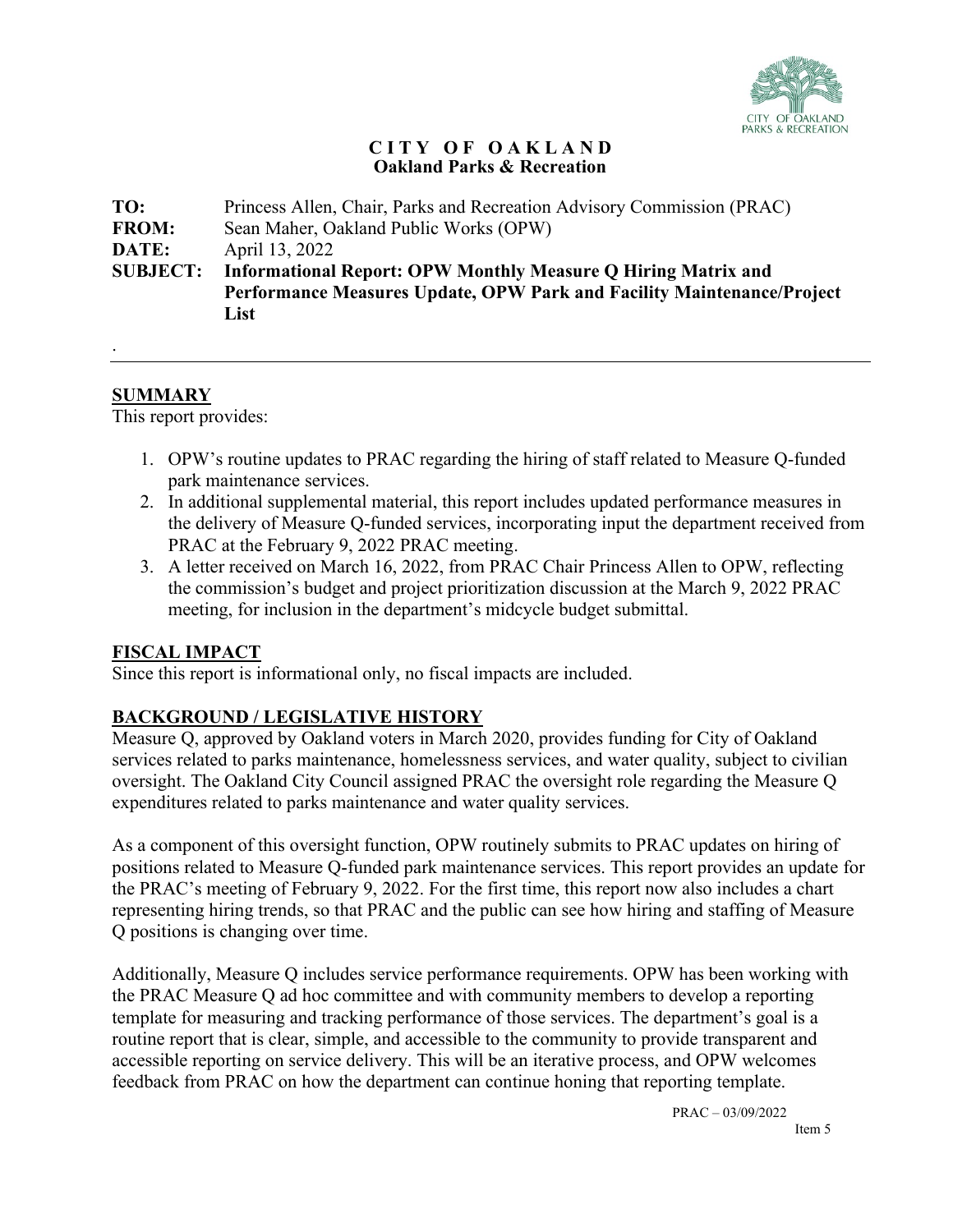#### **RECOMMENDATION**

OPW recommends that PRAC accept this informational report.

Respectfully submitted,

/s/ Sean Maher Prepared by: Sean Maher Acting Assistant to the Director Oakland Public Works

## I**dentification of Support Documents:**

Attachments: Exhibit A – *Measure Q Hiring Progress Tracker, Updated 03/24/2022 (below)*

Exhibit B – *Performance Measures and Service Delivery Charts, Updated March 2022*

Exhibit C – *Letter from PRAC Chair Princess Allen to OPW, March 16, 2022*